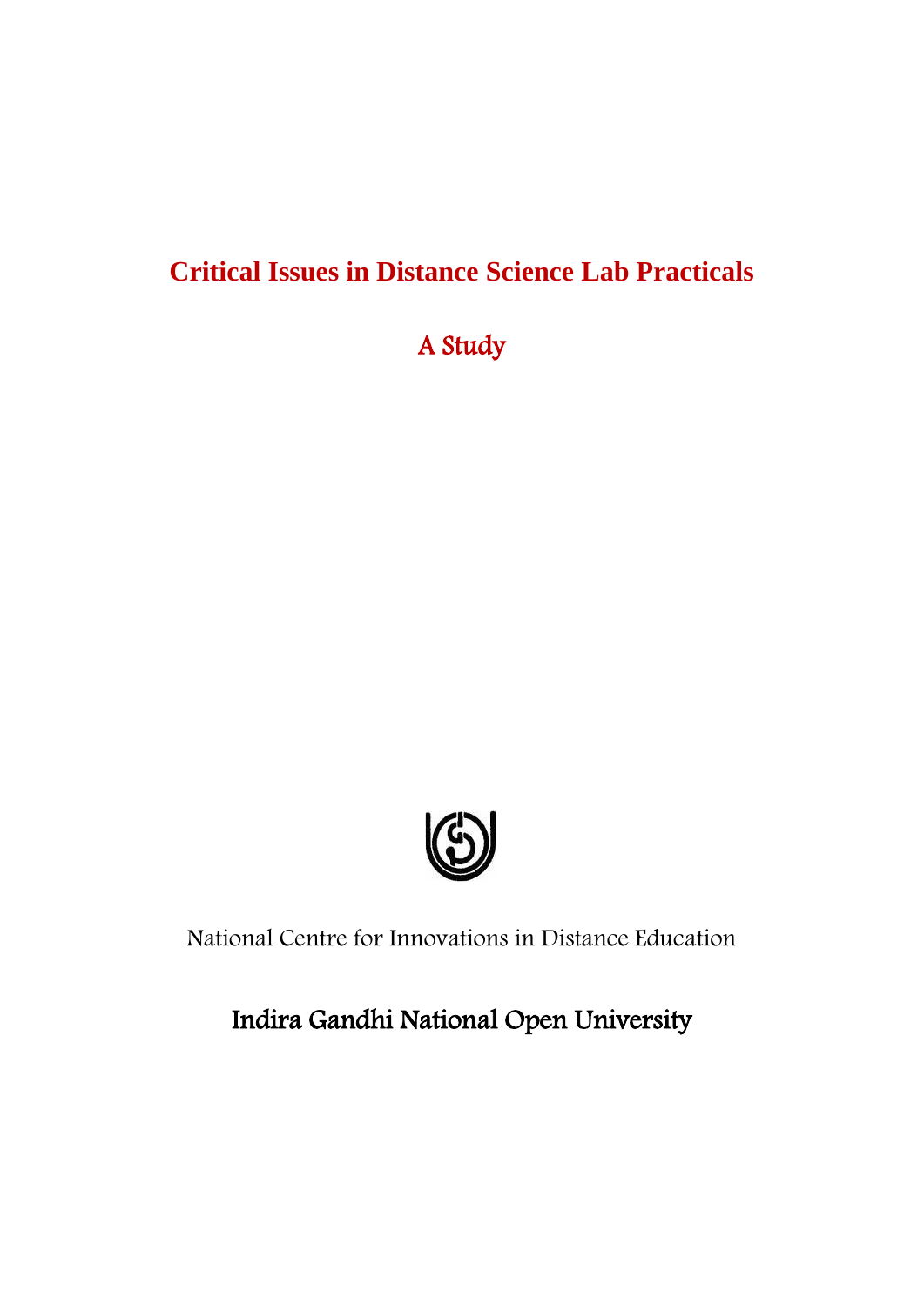Critical Issues in Distance Science Lab Practicals: A Study

Supervision and guidance: Dr. O.P Sharma Report prepared by: Dr. Moumita Das and Ms. Rupali Kumari Questionnaire prepared by: Dr. Moumita Das

© Indira Gandhi National Open University, 2009 All rights reserved. No part of this work may be reproduced, stored in a retrieval system, or transmitted, in any form, by mimeograph or any other means, without permission in writing from the Copyright holder.

Published on behalf of Indira Gandhi National Open University, New Delhi by the Director, National Centre for Innovation in Distance Education.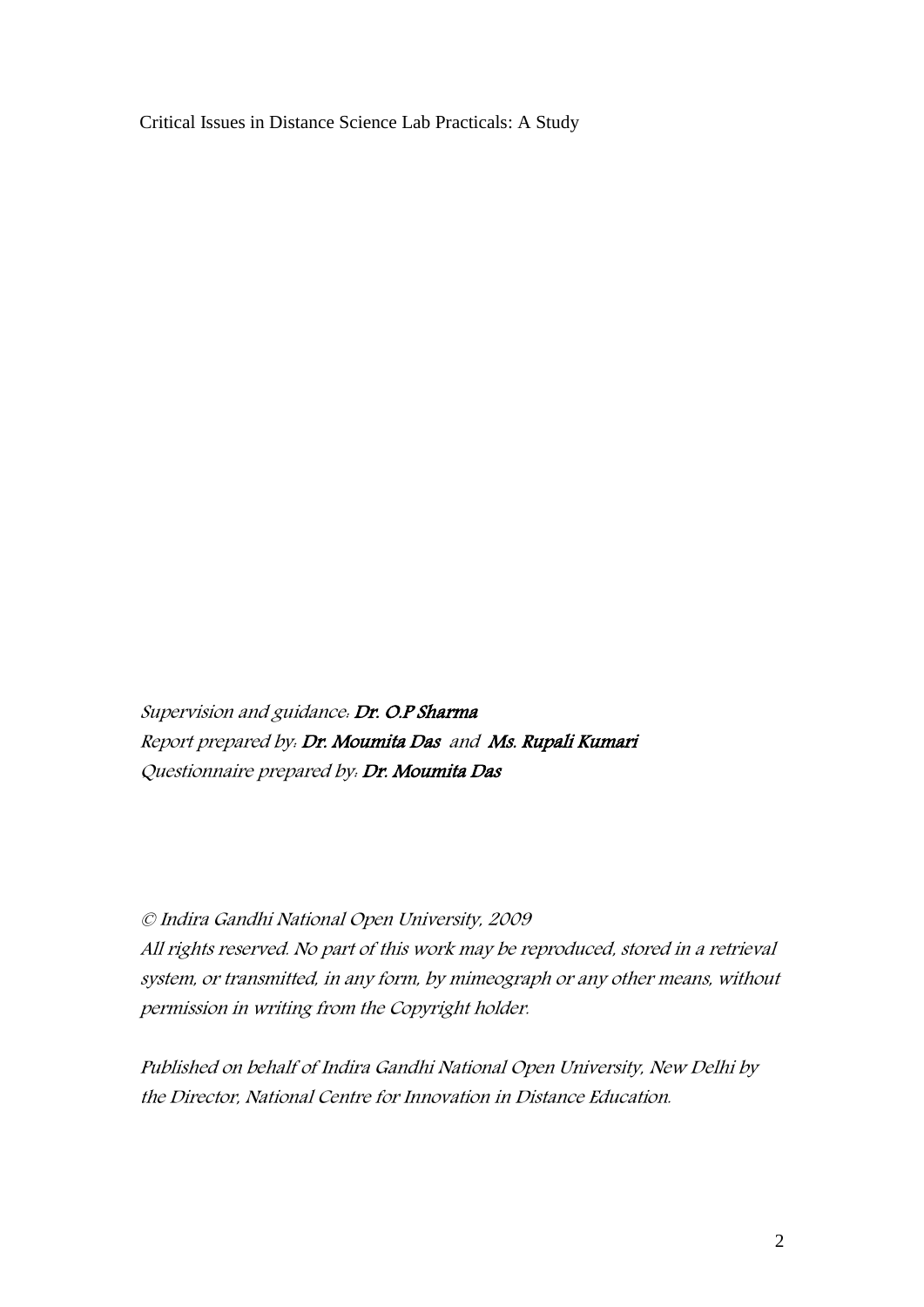# **Contents**

## 1. Introduction

- a. Lab practicals in science education
- b. Science Education through Open and Distance Learning
- c. ICT in science education
- d. Objectives of the study

# 2. Design of the Study

- a. Sample
- b. Methodology

# 3. Results

# 4. Discussion

5. Conclusion and Recommendations

# 6. References

Annexure I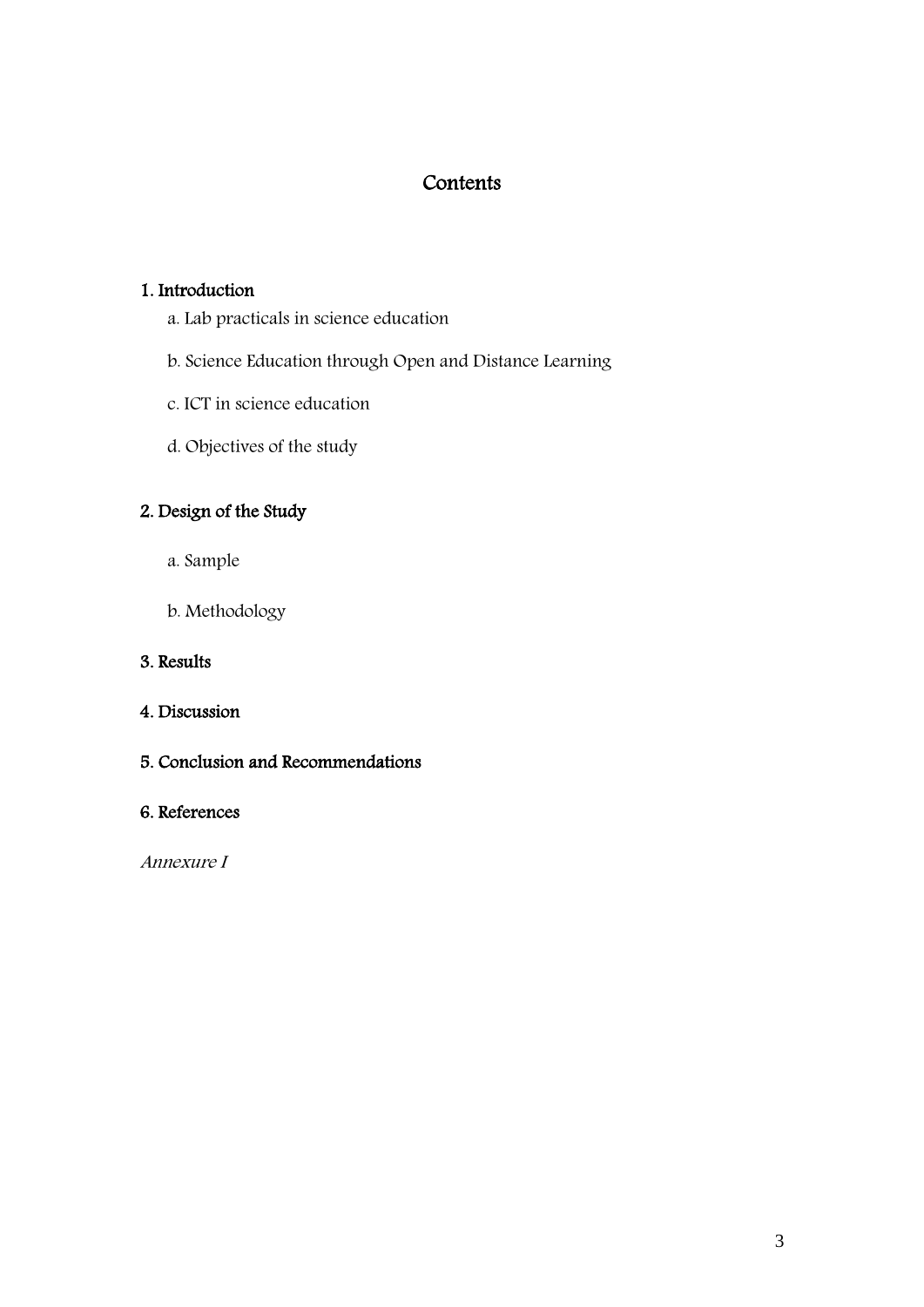### 1. Introduction

Science is the fundamental driving force for the development of any society. Science education, therefore plays a pivotal role in developing the human resource with the necessary knowledge and skills that are required for a science driven developing society. On the occasion of Inauguration of 96<sup>th</sup> Indian Science Congress, 2009 in Shillong, Meghalaya, Prime Minister, Dr. Manmohan Singh said "Science education is a fundamental requirement for any modern nation to meet the challenges and avail of the opportunities of our modern scientific and technologic age."<sup>1</sup>

Science education is a compulsory element of today's education system. Science education helps in human resource development for further research activities, is also important for growth and development in essential aspects of health, agriculture, energy, food, travel etc. Science education, thus, plays a vital role in the betterment of human beings in the society and the development of a nation as a whole.

#### *Lab practicals in science education*

Science generates theories and laws, which are subject to observations. The laboratory is a vital environment where these observations are carried out. The evidence generated by the observations helps to validate or discard the theories and laws. According to the declaration of National Science Teachers Association, USA, for science to be taught properly and effectively, labs must be an integral part of the science curriculum. Laboratory experiences should help learners learn to work independently and collaboratively, incorporate and critique the published work of others in their communications, use scientific reasoning and appropriate laboratory techniques to define and solve problems, and draw and evaluate conclusions based on quantitative evidence. Labs should correlate closely with lectures and not be separate activities.<sup>2</sup>

In UK the SCORE (Science Community Representing Education), a Science Community Partnership Supporting Education, regularly takes up studies on the importance of lab practicals. The members of SCORE are the Association for Science Education, the Institute of Physics, the Royal Society, the Royal Society of Chemistry, the Science Council and the Society of Biology. In one such study, SCORE brought out several important presented below<sup>3</sup>.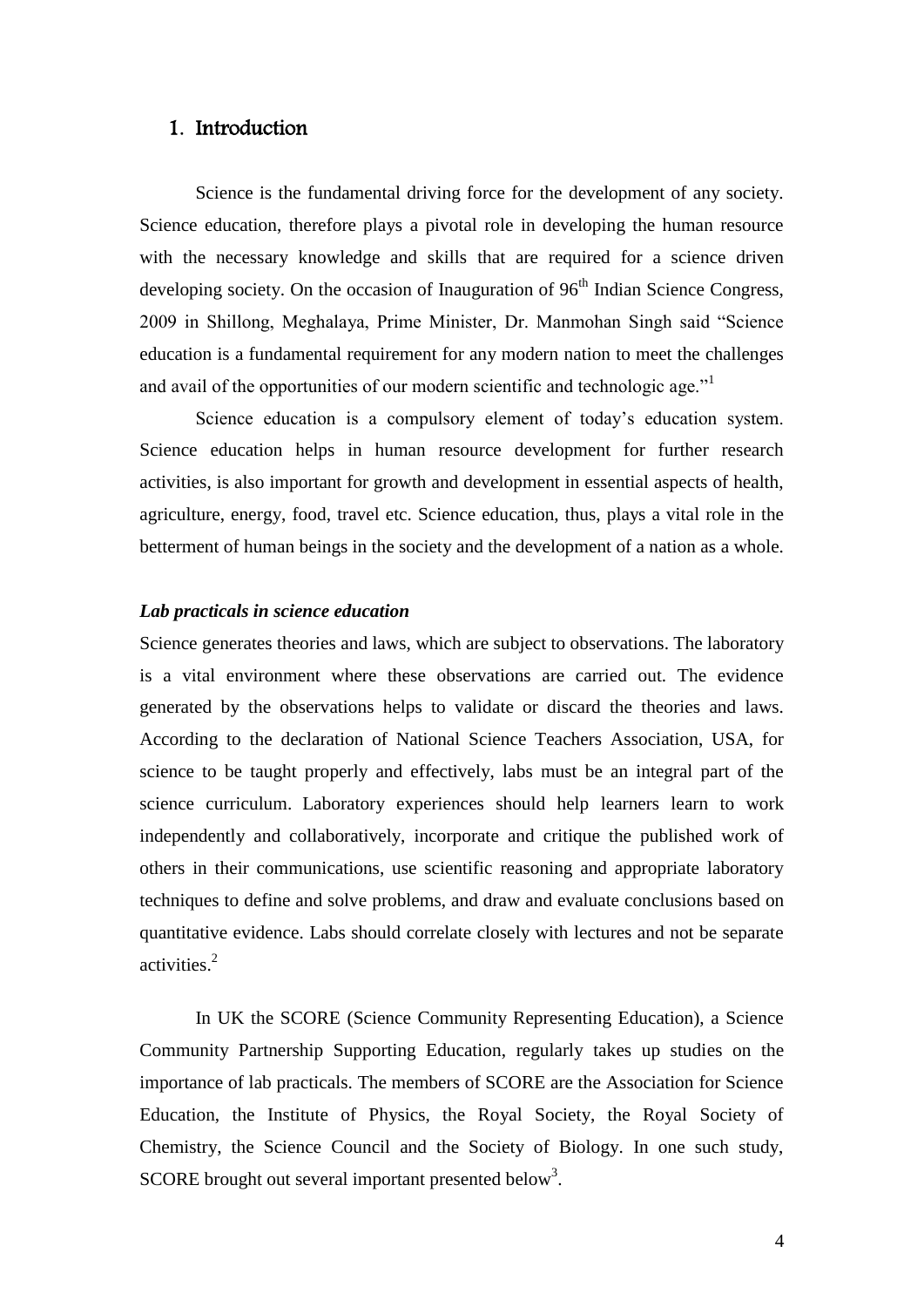According to SCORE, 'practical activities' can be put into three broad groups:

1. Core activities: Core activities include

- Investigations
- Laboratory procedures and techniques
- Fieldwork

2. Directly related activities: These include

- Designing and planning investigations
- Data analysis using ICT
- Analysing results
- Teacher demonstrations
- Experiencing phenomena
- 3. Complementary activities. Complementary activities include
	- Science-related visits
	- Surveys
	- Presentations and role play
	- Simulations including use of ICT
	- Models and modelling
	- Group discussion

Practical work in science mostly includes the core activities and the directly related activities. The complementary activities are important in supporting the development of conceptual understanding in science through practical work. These three components should be taken into account while designing and delivering science lab practical courses.

### *Science Education through Open and Distance Learning*

Science and mathematics based subjects are traditionally the hardest to teach at a distance because of the lab components. However, the Indira Gandhi National Open University (IGNOU), India, is involved in teaching science and engineering.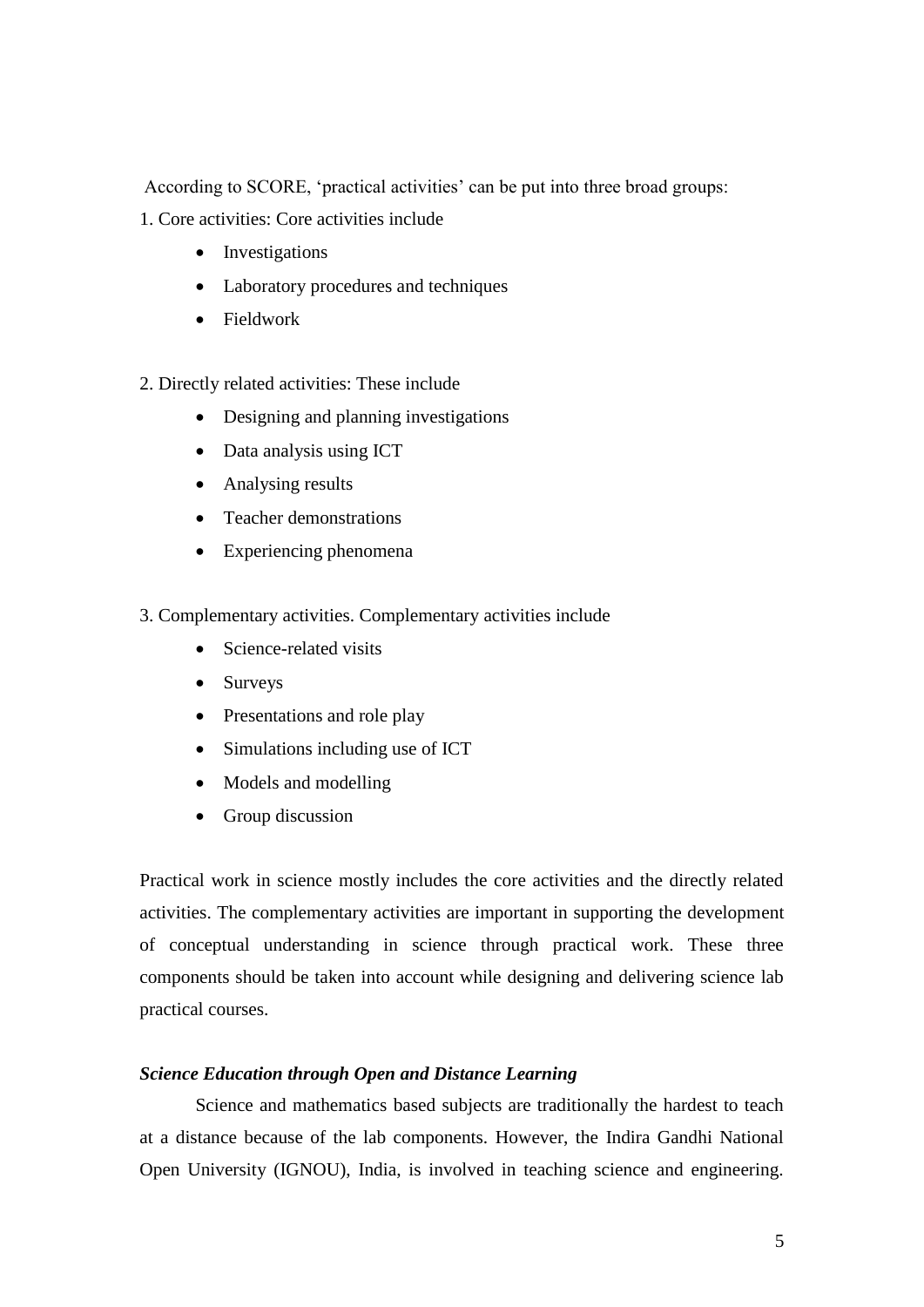For these courses, IGNOU provides self learning print material. In addition, it also provides audio and video cassettes, CDs, face-to-face counseling sessions, interactive radio counseling, and live television programmes through Gyan Darshan channels. The School of Science and the School of Engineering and Technology at IGNOU are responsible for developing various diploma, certificate and degree programmes in science and engineering respectively.

In distance science education learners are called upon to do practicals in study centres under the guidance and supervision of counselor. They train the learners in handling various equipments, apart from encouraging them to take independent unbiased observations. They also explain the concepts which are not understood by the learners while going through their self instructional material. However, the exposure of the distance science learners of IGNOU to the lab practicals is grossly inadequate, comprising only fifteen days in a year. This clearly means that the distance science learners do not get the chance to carry out lab activities over a long period of time to master the techniques. They only get to familiarize themselves with some aspects of lab practicals.

#### *ICT in science education*

To overcome many of the challenges of access and quality in lab based courses, attempts have been made worldwide through the innovative use of Information and Communication Tools (ICT). Examples include simulated experiments and virtual labs. The success rate of these attempts of using ICT has been varied. There have been doubts raised on the pedagogical effectiveness of such endeavours. The IGNOU is yet to offer ICT based solutions for its science learners. The possibility of using ICT for distance science study thus needs to be explored at IGNOU.

#### *Objectives of the study*

- to identify the difficulties faced by the distance science learners of IGNOU, with special reference to the laboratory practicals*.*
- to gain useful insights into the teaching and learning methods of science practicals in the lab sessions of IGNOU*.*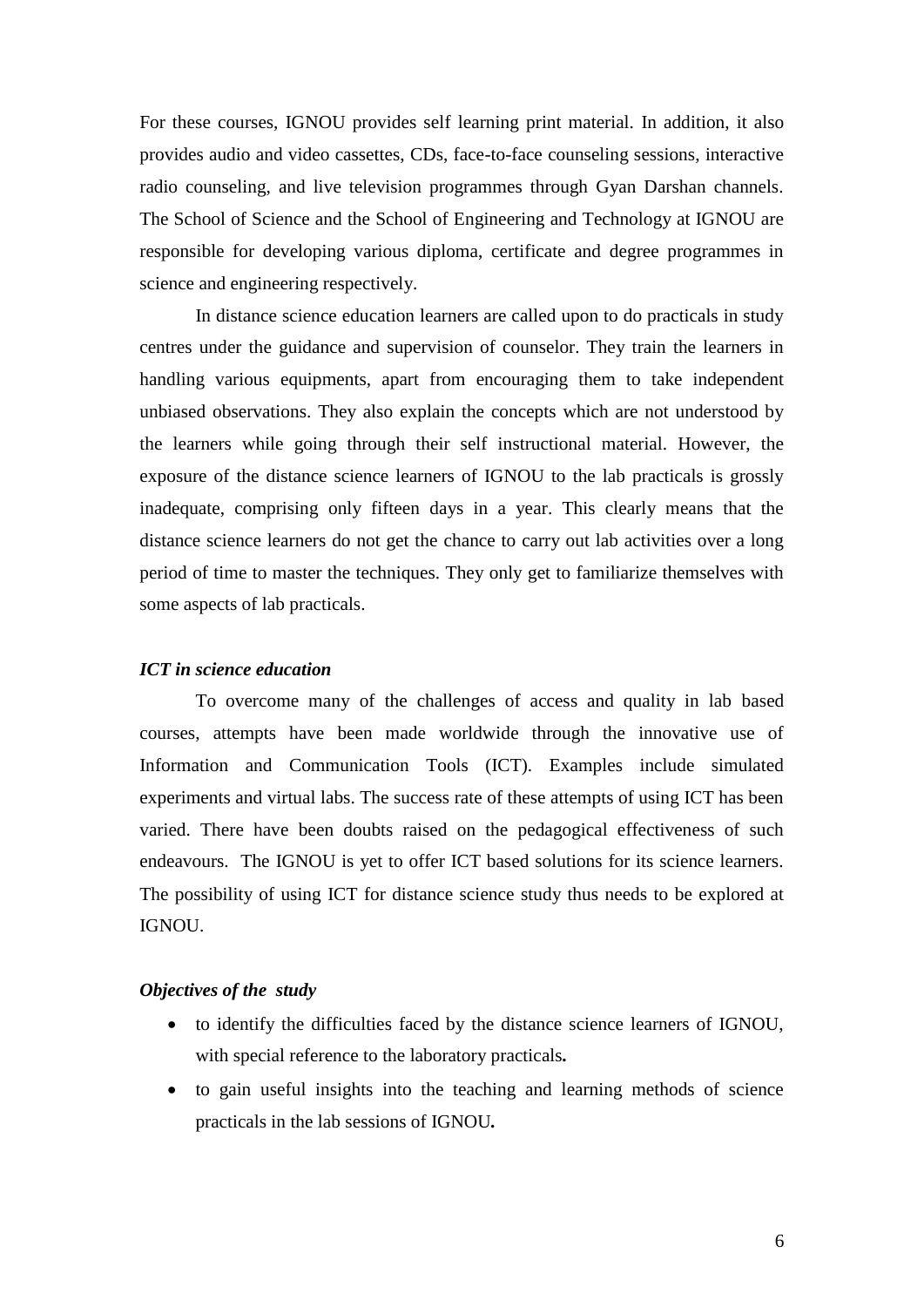to gain useful insights for designing simulated environments for science experiments for the learners of IGNOU.

# 2. Design of the Study

**a. Sample:** This study was carried out on the IGNOU graduate science learners from Delhi in their second and final year of study. The sample size was a total of 61 learners.

**b. Methodology:** A questionnaire was employed for the study (Annexure I). The questionnaire was structured with objective type questions, questions employing the five point Likert scale and open ended questions for suggestions.

# 3. Results

The data was analyzed and the results are presented below:

**(i) Satisfaction with the course materials:** The learners were asked about their satisfaction levels with the course materials provided on the programme. The learners were satisfied with the course material with about 54 % saying they were satisfied and about 44 % saying they were very satisfied (Figure 1).



Figure 1. Learner satisfaction with the course material.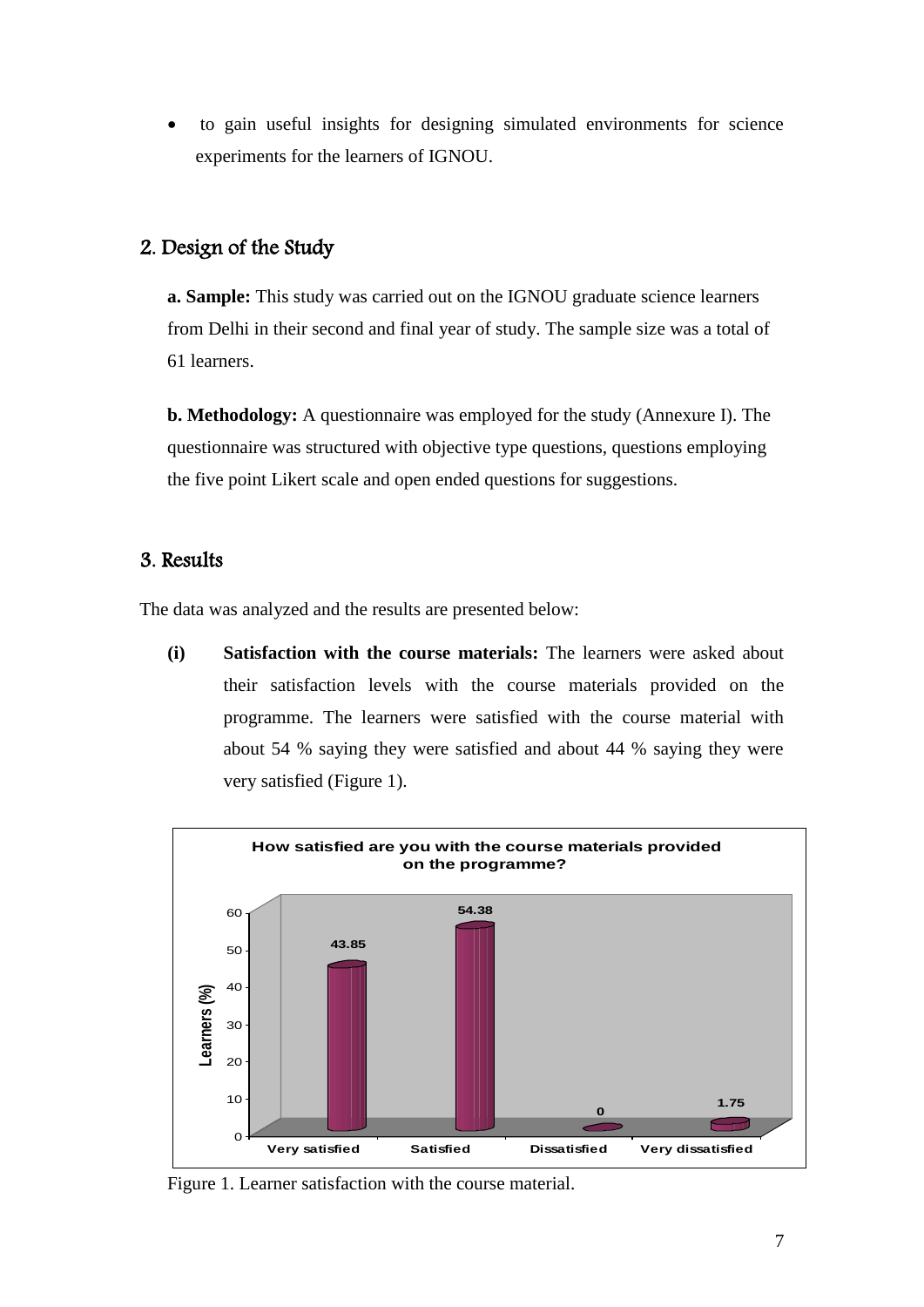**(ii) Inclusion of practical work through lab sessions**: The learners were asked if they thought it essential for a science course to include practical work through lab sessions even though the course materials are delivered in a distance mode of education. Almost all the learners said it was essential, with about 75 % saying very essential and about 25 % saying essential (Figure 2).



Figure 2. Percentage of learners finding it essential for a science course to include practicals.

- **(iii) Experience of lab sessions at IGNOU**: The learners were asked that since they had undergone lab sessions during the course of their study, what was their experience. They were asked about how the lab experience helped them based on nine parameters viz., a) bring a new perspective of learning science, b) learning how to use experiment tools, c) improving practical skills, d) understanding the course material better, e) prepare for examinations, f) complete an assignment, g) sustain interest in the course subject, h) interact with classmates and exchange knowledge, and i) interact with tutor/counselor.
	- a. **A new perspective of learning science**: About 58% of the learners said that the lab experience brought them a new perspective to learning science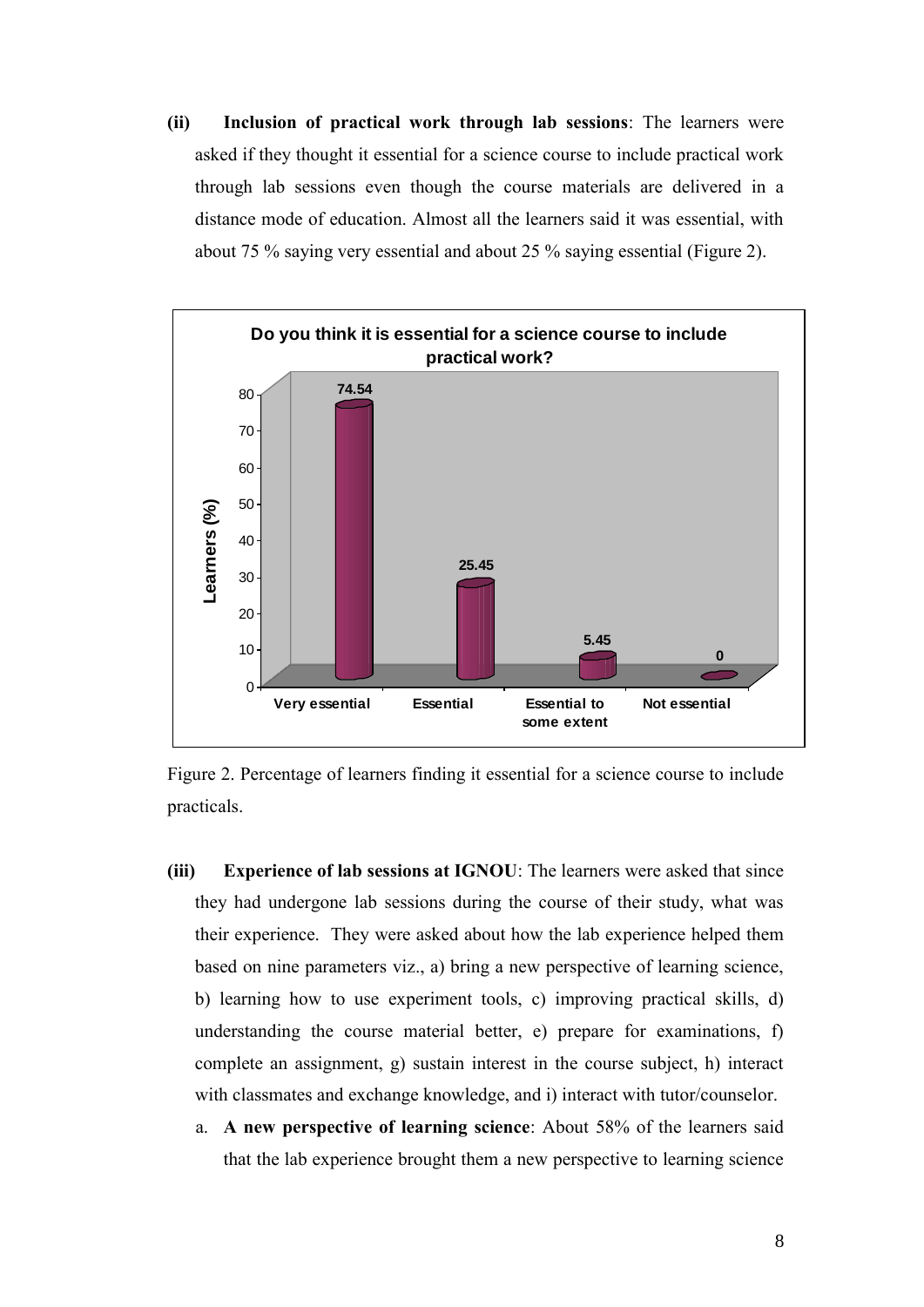

highly. About 8 % said they were not able to gain any new perspective (Figure 3).

Figure 3. Percentage of learners saying lab practicals brought a new perspective of learning science.

b. **Learning how to use experiment tools**: About 70 % of the learners said that the lab sessions helped them in learning how to use the tools that are required to carry out an experiment (Figure 4).



Figure 4. Percentage of learners saying lab practicals helped them learn how to use experiment tools.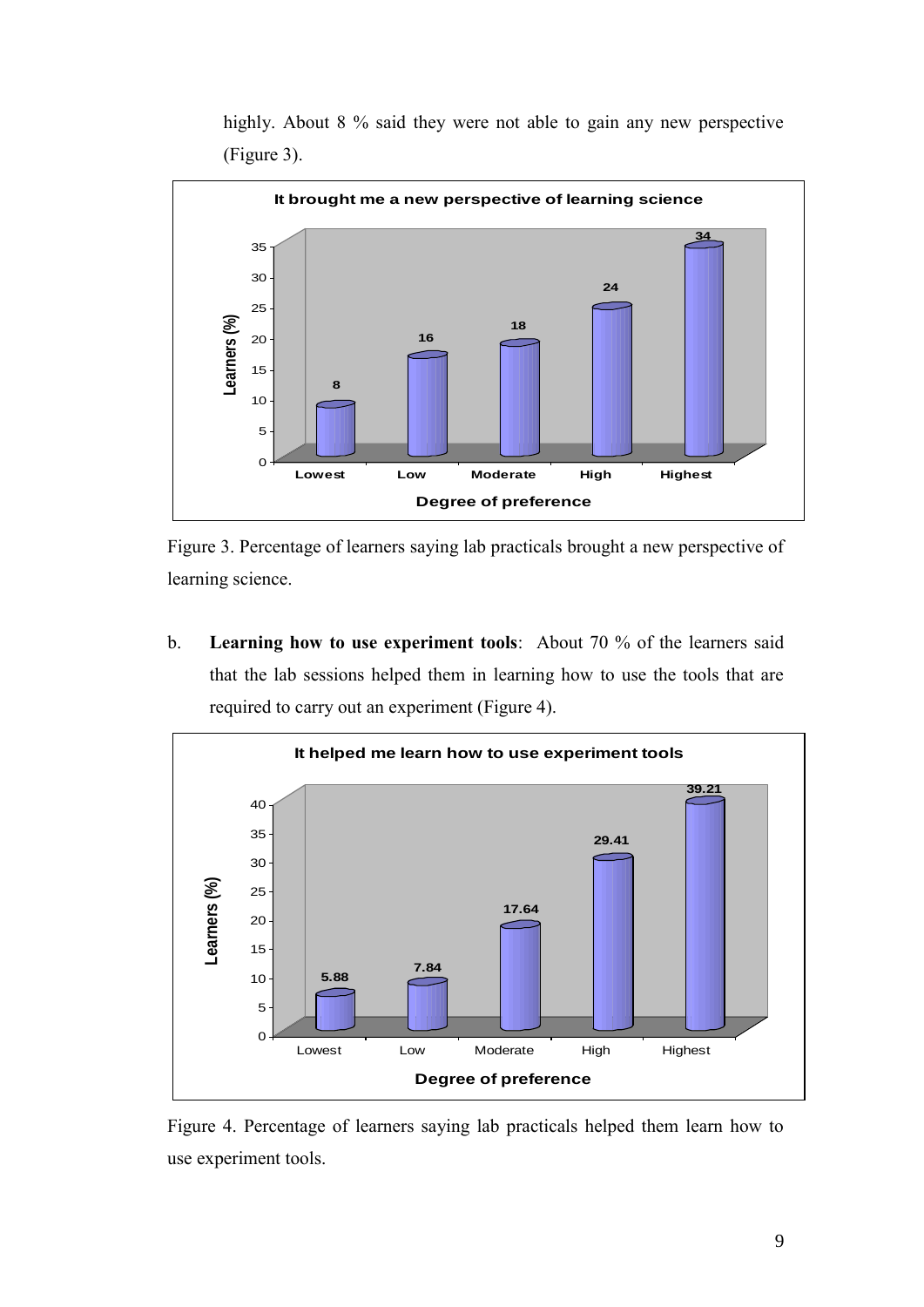c. **Improving practical skills:** About 53 % of the learners said that the lab sessions helped very much in improving their practical skills (Figure 5).



Figure 5. Percentage of learners saying lab practicals helped them improve their practical skills.

d. **Understanding the course material better:** About 65 % of the learners said that the lab sessions helped them in understanding the concepts provided in the course material better (Figure 6).



Figure 6. Percentage of learners saying lab practicals helped them understand the course material better.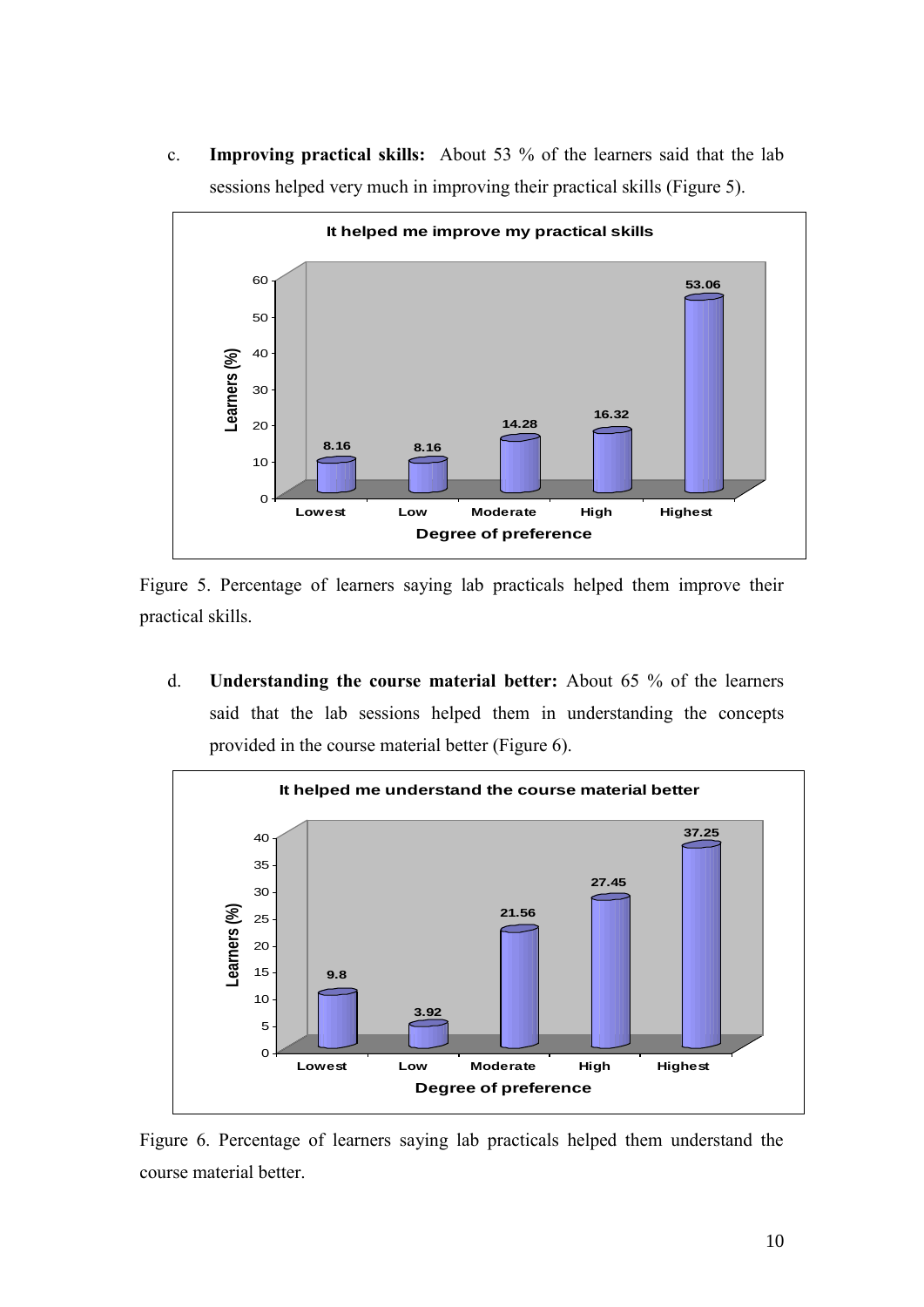e. **Preparation for examinations:** About 30 % of the learners said that the lab sessions helped them very much in preparing for the exams. About 52% of the learners said the lab sessions helped them in preparing for the exams from a high to moderate extent (Figure 7).



Figure 7. Percentage of learners saying lab practicals helped them prepare for their exams.

f. **Complete an assignment:** About 50 % of the learners said that the lab sessions helped them in completing the assignment whereas about 32 % of the learners said it did not help much (Figure 8).

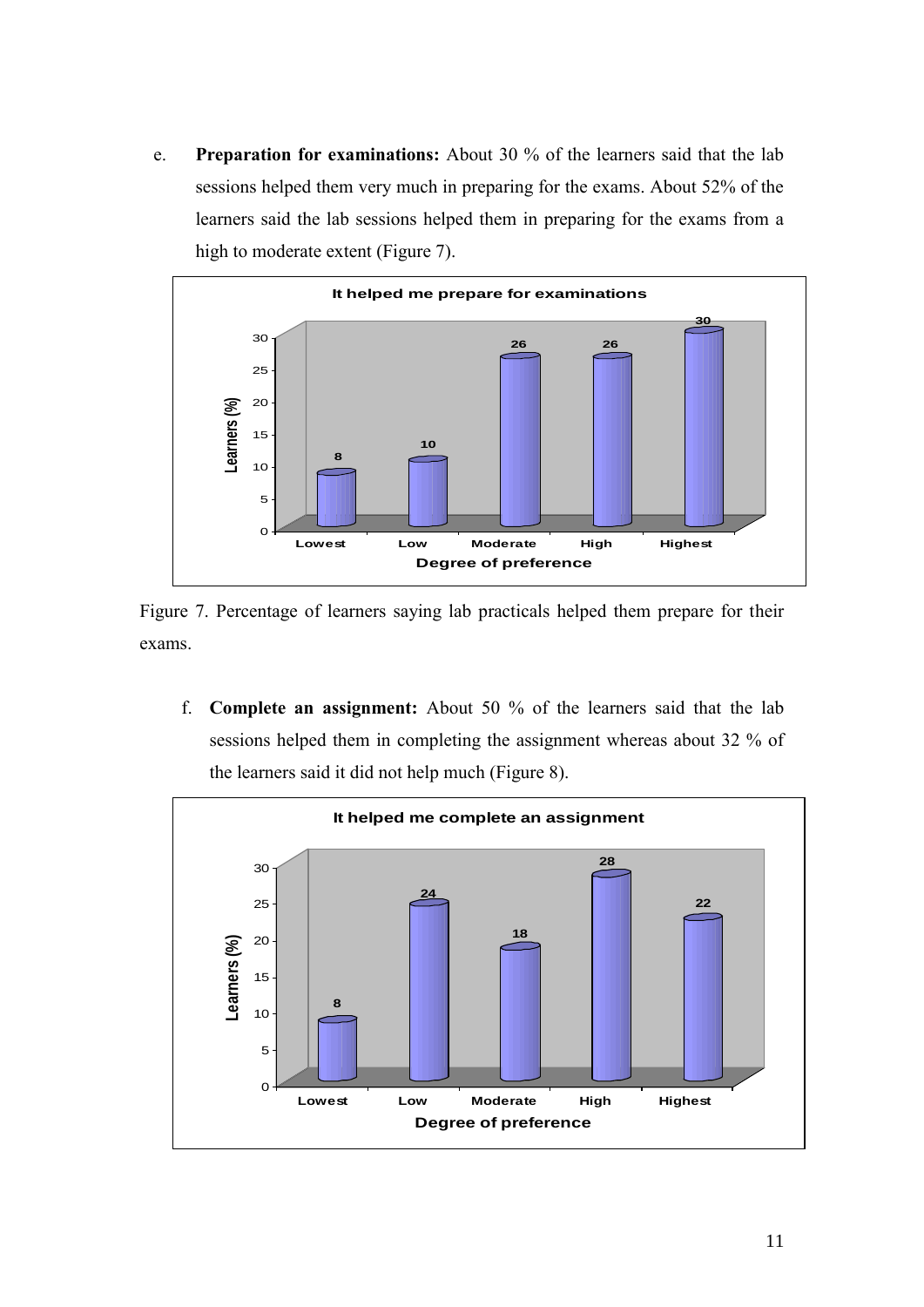Figure 8. Percentage of learners saying lab practicals helped them complete their assignments.

g. **Sustain interest in the course subject:** About 72 % of the learners said that the lab sessions helped them in sustaining interest in the course, with about 46 % learners expressing high satisfaction (Figure 9).



Figure 9. Percentage of learners saying lab practicals helped them sustain interest in the course.

h. **Interact with classmates and exchange knowledge:** About 58 % of the learners said that the lab sessions highly helped them to interact with their classmates and gave them the opportunity to exchange knowledge (Figure 10).

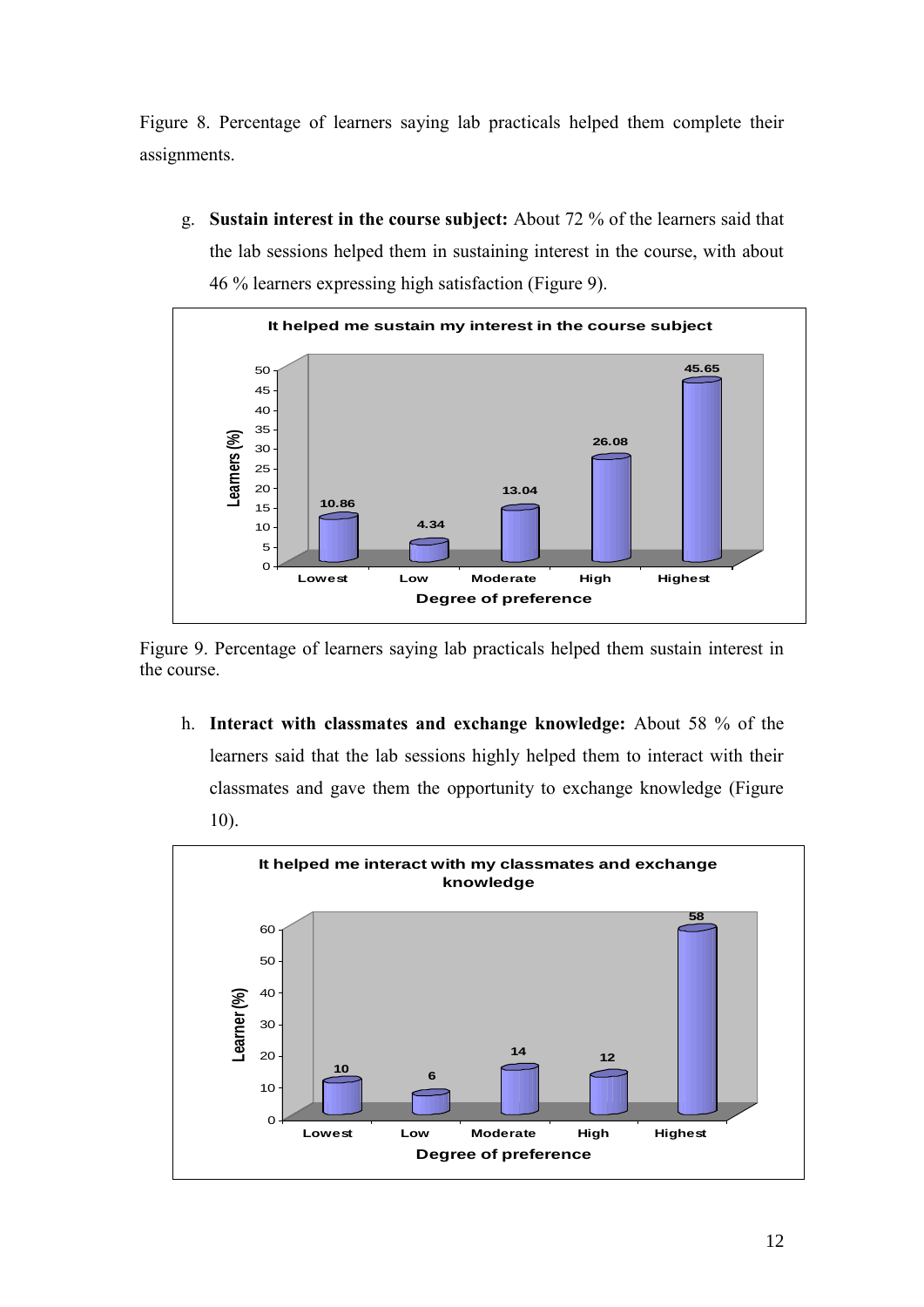Figure 10. Percentage of learners saying lab practicals helped them interact with peer groups and exchange knowledge.

i. **Interact with tutor/counselor:** About 56 % of the learners said that the lab sessions highly helped them to interact with their tutor/counselor (Figure 11).



Figure 11. Percentage of learners saying lab practicals helped them interact with tutor/counsellor.

**(iv) Range of support provided in the laboratories:** Almost all learners were satisfied with the support provided in the laboratories with about 35 % saying highly satisfied and about 59 % saying satisfied (Figure 12).

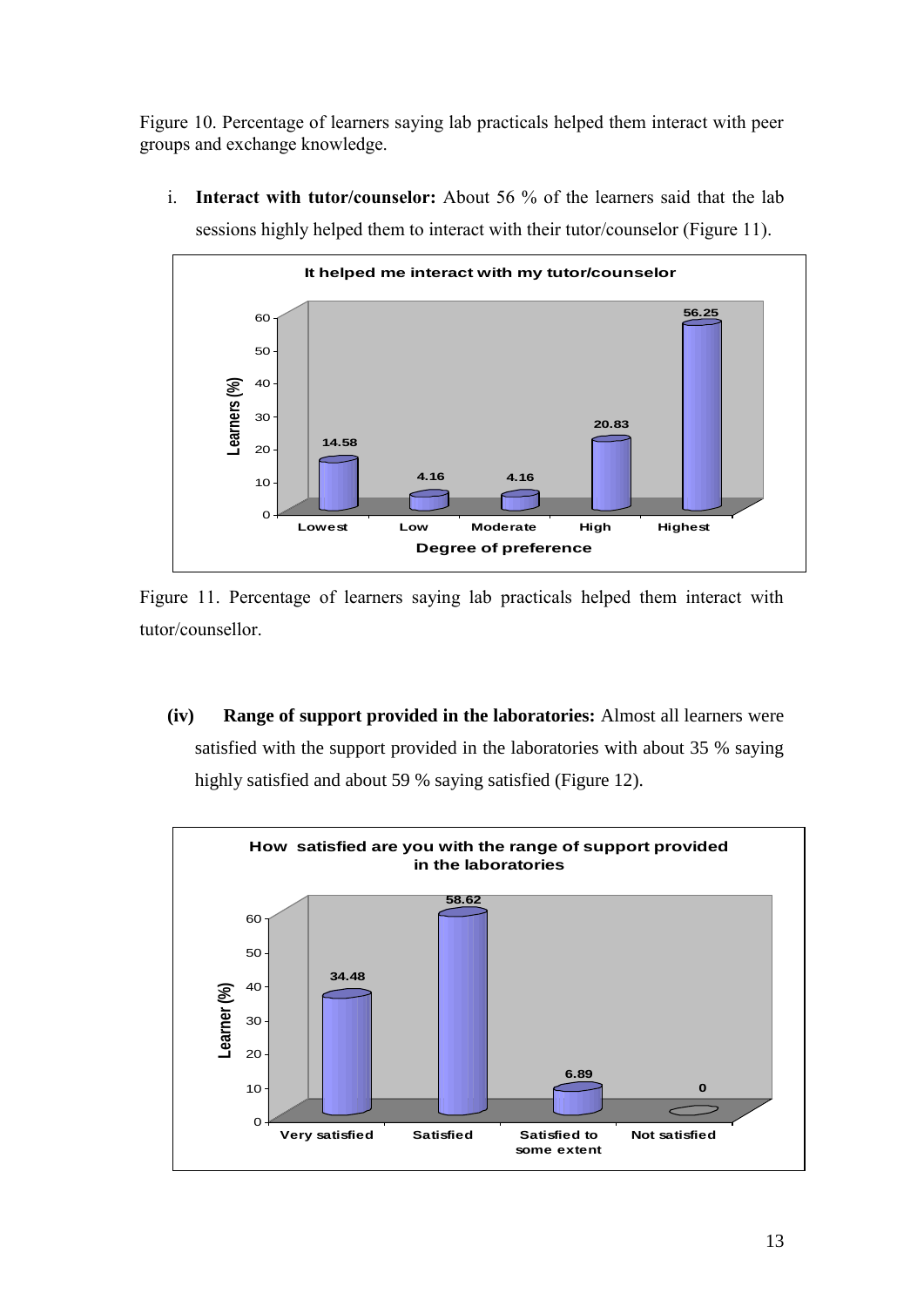Figure 12. Percentage of learners expressing satisfaction levels with the range of support provided in the laboratories.

**(v) Aspects of support the learners liked or disliked:** The following feedback was provided by the learners on the aspects of laboratory support they liked or disliked:

### *Like*

- a) The laboratory environment is very useful for learning as it gives practical exposure to the subjects
- b) Direct interaction with faculty is very useful as we get cooperation and guidance and all possible help from them
- c) Way of teaching during the entire session is good
- d) Vivas are taken time to time

### *Dislike*

- a) The lab practicals are carried in one lot and time period to understand the vast content is very less.
- b) Frequency of lab course is less.
- c) We dislike the lack of time.
- d) IGNOU should give more time for guided practicals.
- e) Only 14 days were not sufficient and IGNOU should make their own labs instead of using labs of other universities.
- f) The lab classes should be arranged in time.
- g) Dislike the policy of minimum number of learners compulsory for the practical sessions.
- h) Proper instruction is lacking.
- i) We require competent teachers who can help us do practical efficiently.
- j) More efficient tutors and more material in lab are required.
- k) Usually instruments provided by the study centres are of poor/defective quality and sometime insufficient in quantity.
- l) Apparatus are not sufficient to fulfill our needs.
- **(vi) Areas of lab support, which could be improved:** The feedback from the learners suggest the following areas of lab support that could be improved: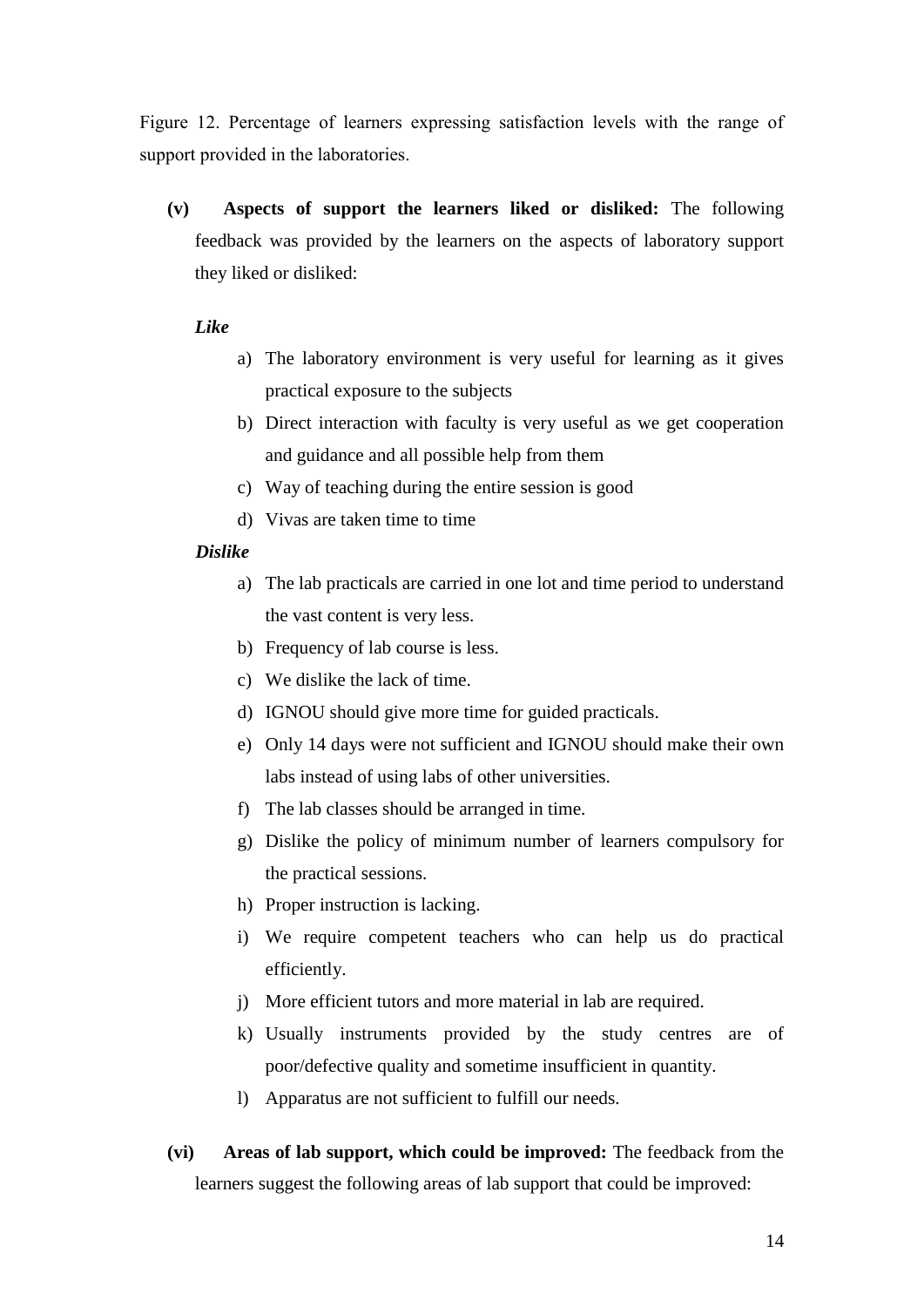- a) More interaction of the teachers with learners regarding practicals. Especially, in chemistry practicals, the teacher guidance should be increased
- b) Time span of the lab sessions should increased. It should be distributed along the whole year.
- c) The time should be flexible because most of the learners of IGNOU are working and for them it is very difficult to give 15 continuous days for practicals.
- d) If it is possible to lab schedule should be with regular counselling sessions, so that we can easily clear the lab course Give more time for doing any practical which are essential for further study in these fields.
- e) Lab practicals should be conducted on Saturdays and Sundays so that employed persons can attend.
- f) Instruments and number of labs for each course should be increased.
- g) More instruments with better technology should be provided that would help us to learn more.
- h) The material provided for the practical are not proper and sufficient, chemicals for practical are usually not available. These should be taken care of.
- i) Some experiments which are cancelled and which are difficult to perform should be eliminated from the course.
- j)Virtual lab, computers and teaching aids should be provided to the learners.
- **(vii) Advantage of lab experiments over computer simulations:** About 70 % of the learners said that lab experiments had an advantage over computer simulations. About 30 % said that lab experiments did not have any advantage over computer simulations (Figure 13).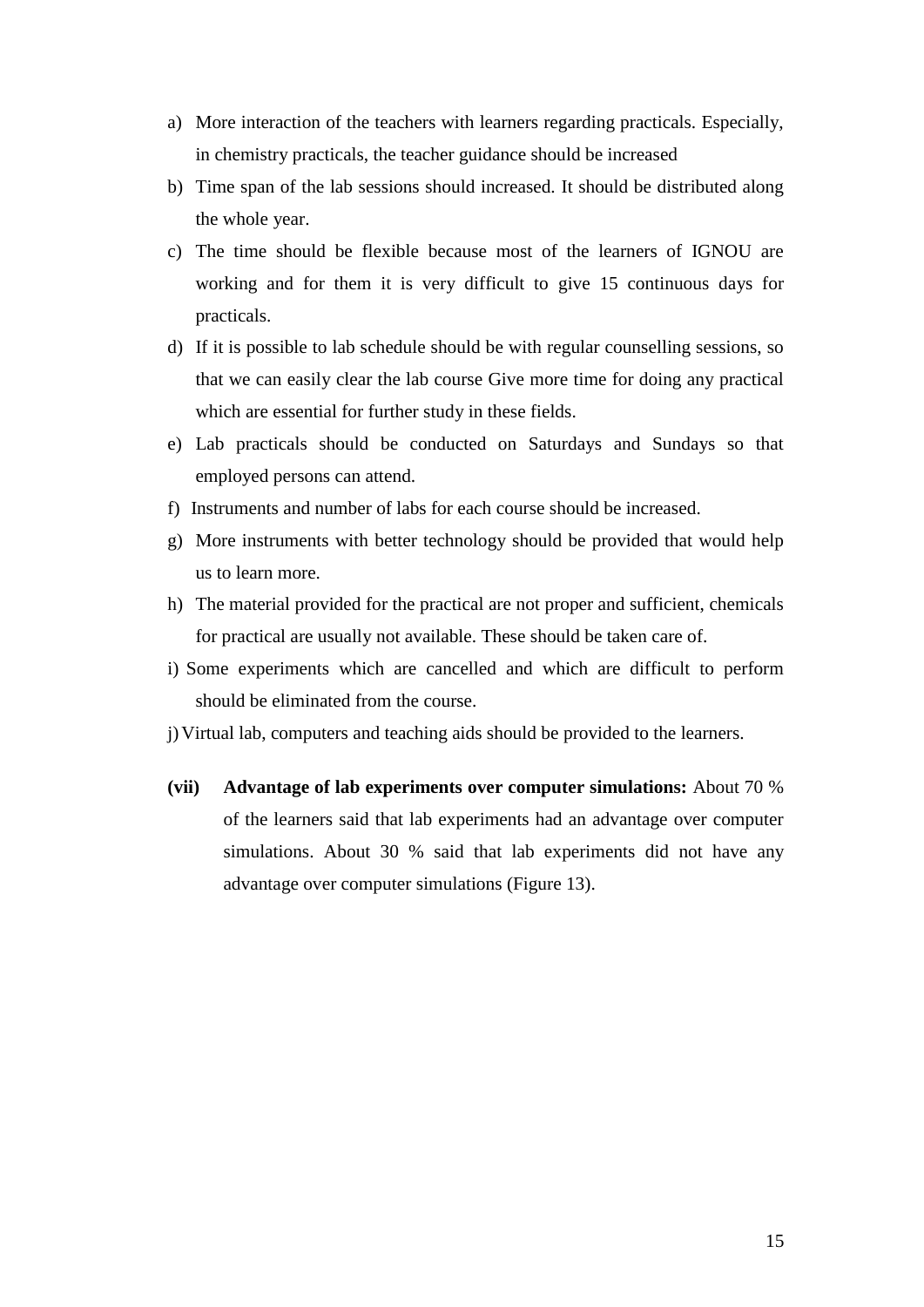

Figure 13. Percentage of learners agreeing or disagreeing to the advantage of lab experiments over computer simulations.

**(viii) Supplementing lab experiments with simulations:** About 63 % of the learners said that lab experiments should be supplemented with simulations (Figure 14).



Figure 14. Percentage of learners agreeing or disagreeing to supplementing lab practicals with simulations.

**(ix) Doing experiments through simulations.** A majority of the learners (83 %) said that they had not tried doing experiments with simulations (Figure 15).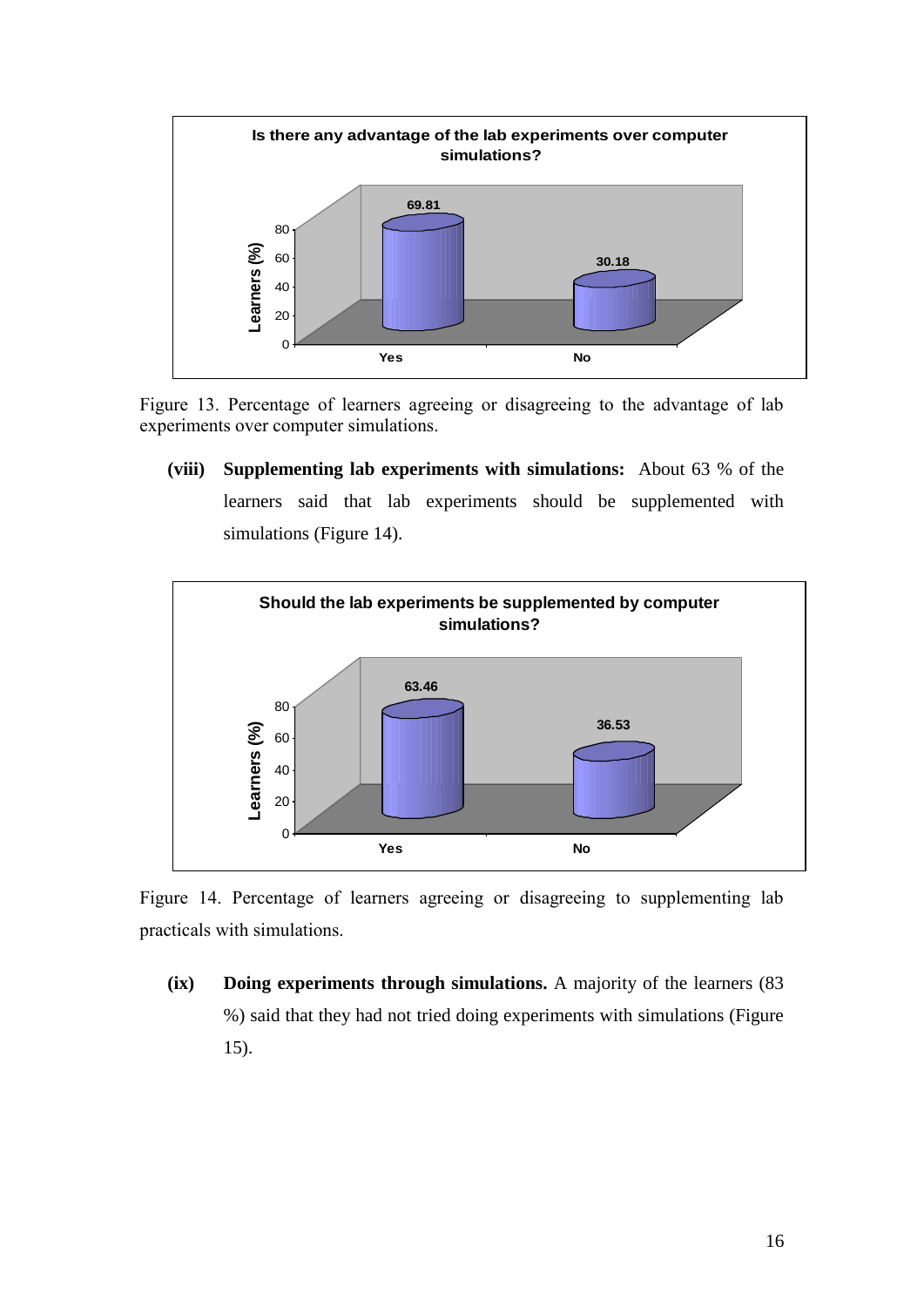



**(x) Do simulated experiments make science learning difficult or easy?:**  About 74 % of the learners said that simulated experiments make learning science easy whereas 26 % said that it makes learning difficult (Figure 16).



Figure 16. Percentage of learners saying simulated experiments make science learning easy or difficult.

- **(xi) If you found it difficult to learn from simulated experiments, what could be the possible reasons?**
	- It will be easy to understand but practically we will not be able to perform.
	- Lack of proper information.
	- The way of going through these experiments is difficult.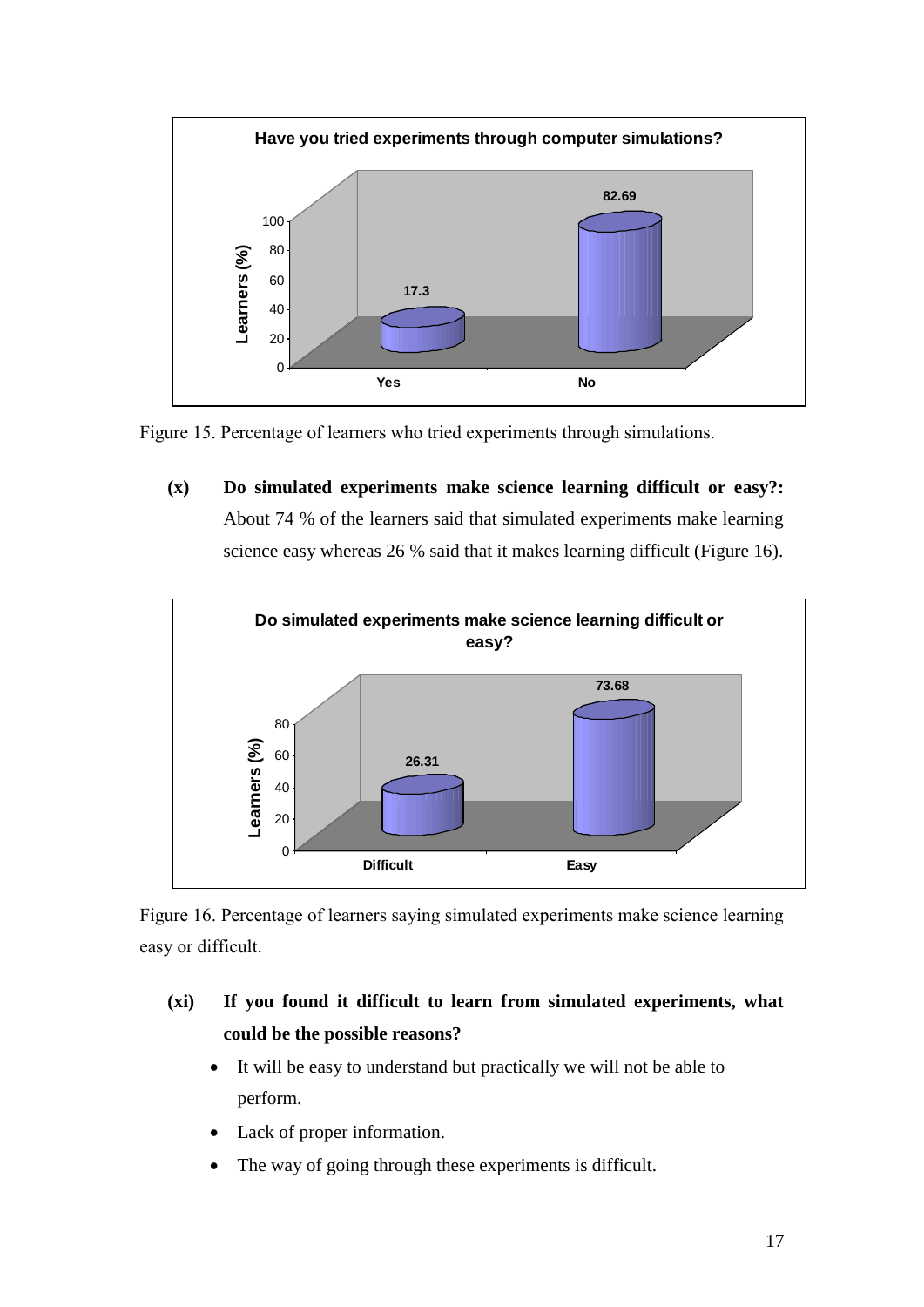- The study centre doesn't provide this facility.
- Extra syllabus
- **(xii) Please give your suggestions on how simulated experiments can be designed to make them more learner friendly:**
	- The experiments should be made according to the learners and also it is important that the counselor should be helpful.
	- More efficient information and instruction must be provided.
	- It is better if we are able to ask our questions through mails etc. and a person is able to answer them.
	- Availability of computers and study centre cooperation is required
- **(xiii) If you have encountered any kind of difficulty during practical sessions, please mention here:** 
	- It is difficult to take continuous 15 days leave from the job and it would be better if the practicals should be taken on Saturdays and Sundays.
	- Insufficient time for practicals.
	- Practicals were not arranged in time due to which I lost my precious one year.
	- Teachers are not available on time.
	- Lab instruments are either not available or not working properly.
	- Lab Assistants are not supportive. They don't care about IGNOU practicals because they are employees of other universities.
	- Rude behaviour of staff.
	- Do not get the proper attention like regular learners.

# **(xiv) If you have any suggestion to make the science practical sessions of IGNOU more effective and interesting, please mention below:**

- Science practical sessions would be effective when the sessions are increased and all learners should have access to the sessions.
- Increase the number of labs for each course and one or two study centres must be made specialized for practical courses.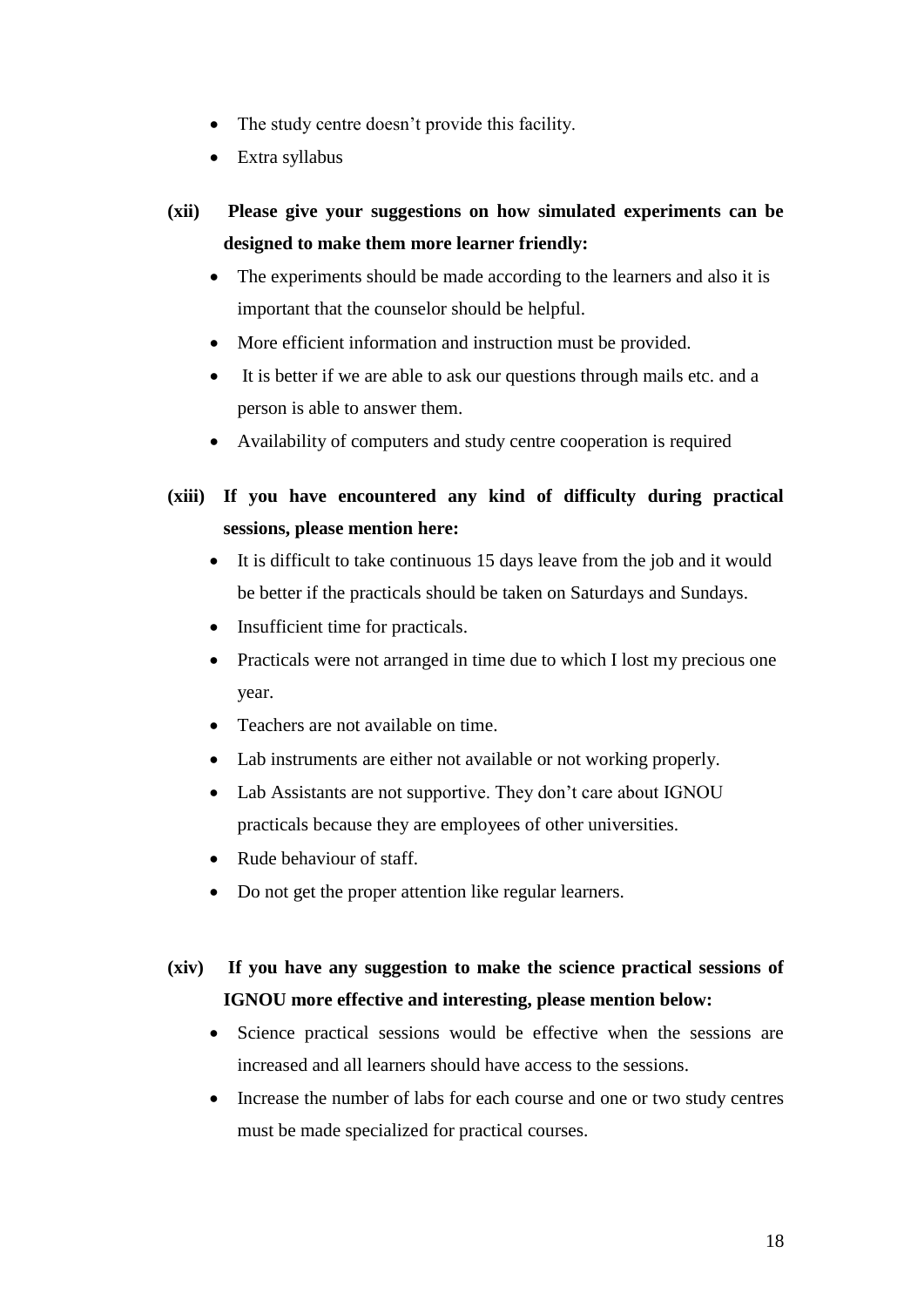- The practicals should be held on the weekends and once or twice in a week to enable continuous learning and sustain our interest.
- Written work should be less.
- The need of the new generation should be catered to. More learnerlearner interaction should be encouraged and motivation factor should be there.
- IGNOU should maintain and arrange its own laboratories, so that learners get enough time and space to complete the practicals.
- The duration of lab session should increase so that we get enough time to gain mastery in every section.
- Should have and its own effective staff in all the study centres
- The IGNOU study centres should be fully computerized.
- Every study centre should have practical classes.
- Introduce problem solving classes after practicals.
- The practical sessions can become more interesting if the duration is reduced.

# 4. Discussion

Teaching and learning science at a distance has been a challenge for both the teachers and learners of IGNOU. Several issues are critical in teaching-learning of science through distance education. These include the pedagogical, managerial and technological issues.

Pedagogically, the science course material of IGNOU has been strong, and this has been substantiated by the learners in this study. Almost all the learners are satisfied with the course material (Figure 1). The theory and lab parts are well written by experts in the subject, taking care of the pedagogical principles of distance learning. The lab activities include the core activities such as investigations, laboratory procedures and techniques, and fieldwork in many cases. Directly related activities, such as demonstrations and experiencing phenomena are also taken care of by the counsellors and through ICT, such as Gyan Darshan and Edusat Sessions. Training in designing and planning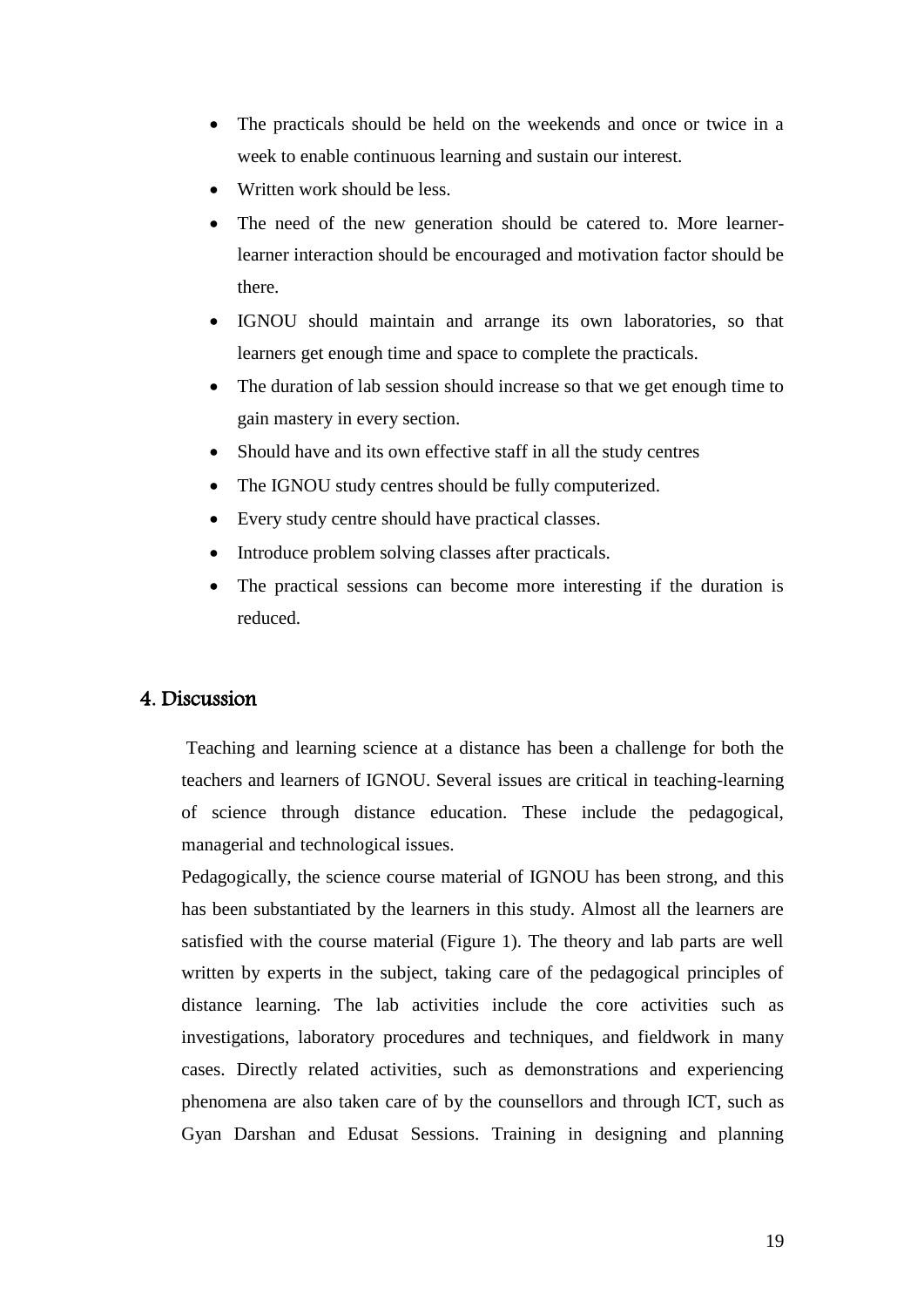investigations, and analyzing results are also imparted in the counselling and lab sessions.

The learners of IGNOU, when asked about their lab experience, came out with extremely enthusiastic response about the lab sessions. The opined that the lab sessions helped in understanding the subject better (Figure 6) and also in sustaining their interest in science (Figure 9). The learners said that the experience brought a new perspective in learning science (Figure 3) as they were able to observe the phenomena themselves. They were able to learn how to use the tools and techniques and have a hands-on experience (Figure 4). Doing experiments enhanced their learning. Their skills were improved to a great extent (Figure 5).

The complementary activities such as science-related visits, models and modeling, and group activities are not commonly carried out in distance science learning through IGNOU. This aspect needs to be addressed carefully for a holistic learning experience.

The use of ICT in lab activities is very less, owing to several factors such as lack of infrastructure in IGNOU study centres, inaccessibility of the learners to these infrastructures etc. These issues will be covered below in the managerial aspect.

Managerially, the discrepancies in implementing science education at IGNOU seem to be quite glaring as evidenced from this study. IGNOU does not have labs of its own. The practical sessions of IGNOU are held in selected colleges of conventional Universities all over the country under a memorandum of understanding. The practical sessions in a year are held only for fifteen consecutive days. These two aspects of the practical sessions pose great challenges for the IGNOU learners as this study found out.

First, there is a slight sense of alienation among the learners of IGNOU when they go for practical sessions in the colleges. Several learners said that the staff of the colleges were rude and unsupportive to them. Second, the learners are not provided proper lab infrastructure by the colleges. The learners face a lack of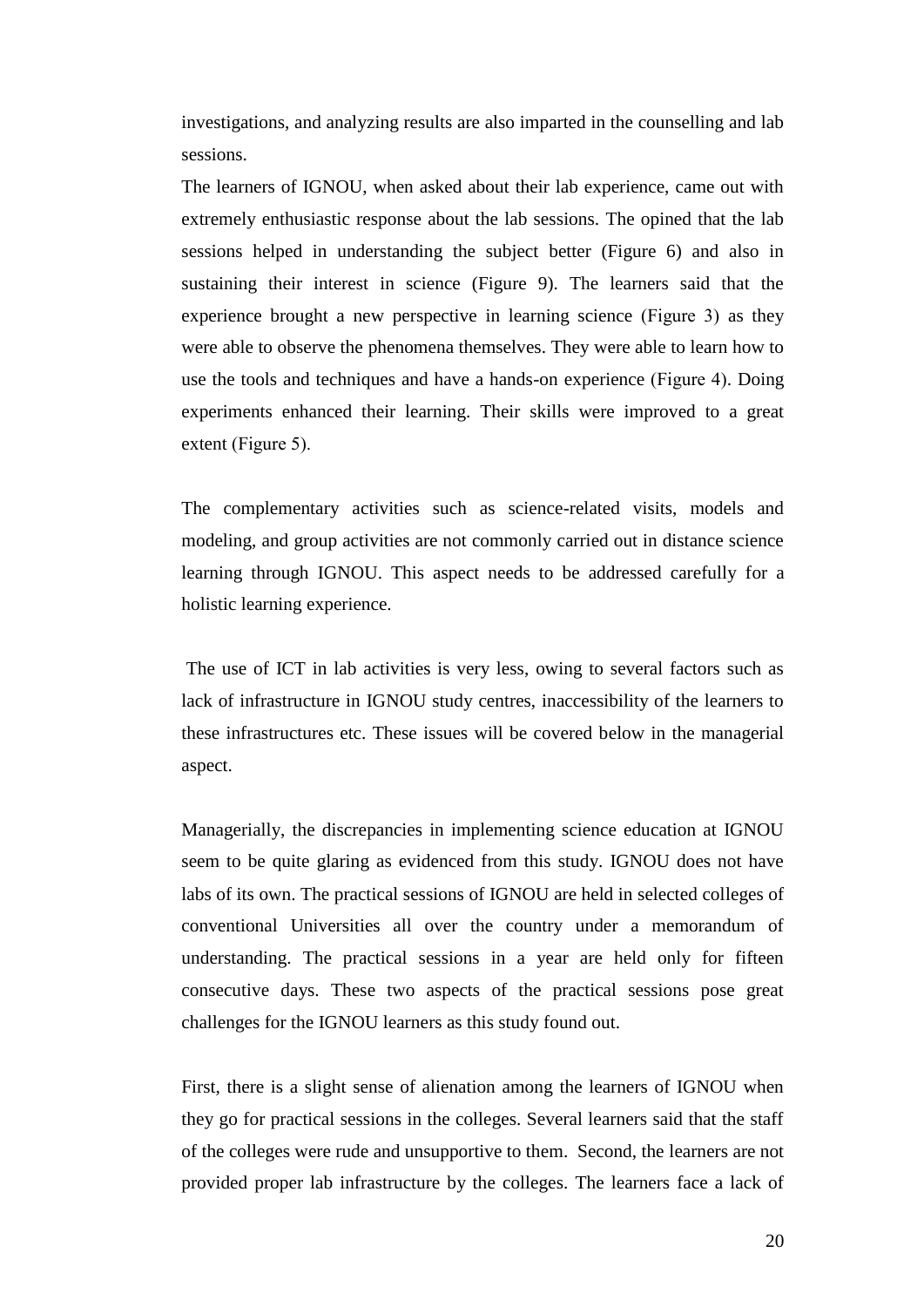equipments, chemicals and other such tools that are necessary to carry out the experiments. Third, the equipments are old and the learners cannot access the latest equipments that are necessary for their continuous knowledge keeping in tune with the latest scientific know how. Fourth, the learners do not have access to computers for studies and analysis in the study centres. This limits them from accessing digital repositories, knowledge stored in CDs and simulations. These issues need to be addressed at the earliest between the management of IGNOU and the colleges.

The science learners strongly feel that the time of fifteen consecutive days provided for practical sessions is very less. It does not allow them sufficient time to understand the techniques and master them. It does not allow them time to design their own experiments and carry them out. The time is so short that they tend to forget their knowledge and skills needed during the exams. Several learners are working and it becomes impossible for them to take leave from their jobs for fifteen consecutive days. The learners also pointed out in this study that there is a lack of management in the programme schedule and communication to the learners, due to which they suffered. These challenges that the science learners face in the course of their learning need to be sensitively sorted out. The problems faced by the learners of IGNOU are unique and this calls for unique and innovative managerial solutions.

Technologically, IGNOU has made advances in employing ICT in imparting science education. The Gyan Vani, Gyan Darshan and Edusat sessions provide the learners with scientific knowledge through talks, interviews, documentaries of phenomena and experiments etc. However, the science courses at IGNOU are yet to design and develop computer and internet based learning, such as online learning, simulations and virtual labs.

Simulated lab experiments are envisioned to provide the learner with skills and knowledge required to use real equipments in a real laboratory. If simulated lab experiments are properly designed, it might help those learners, who do not have access to laboratories all through the year, in practicing their practical skills at their convenience. This study explored some options regarding the use of simulations in lab practicals. When the learners were asked if simulated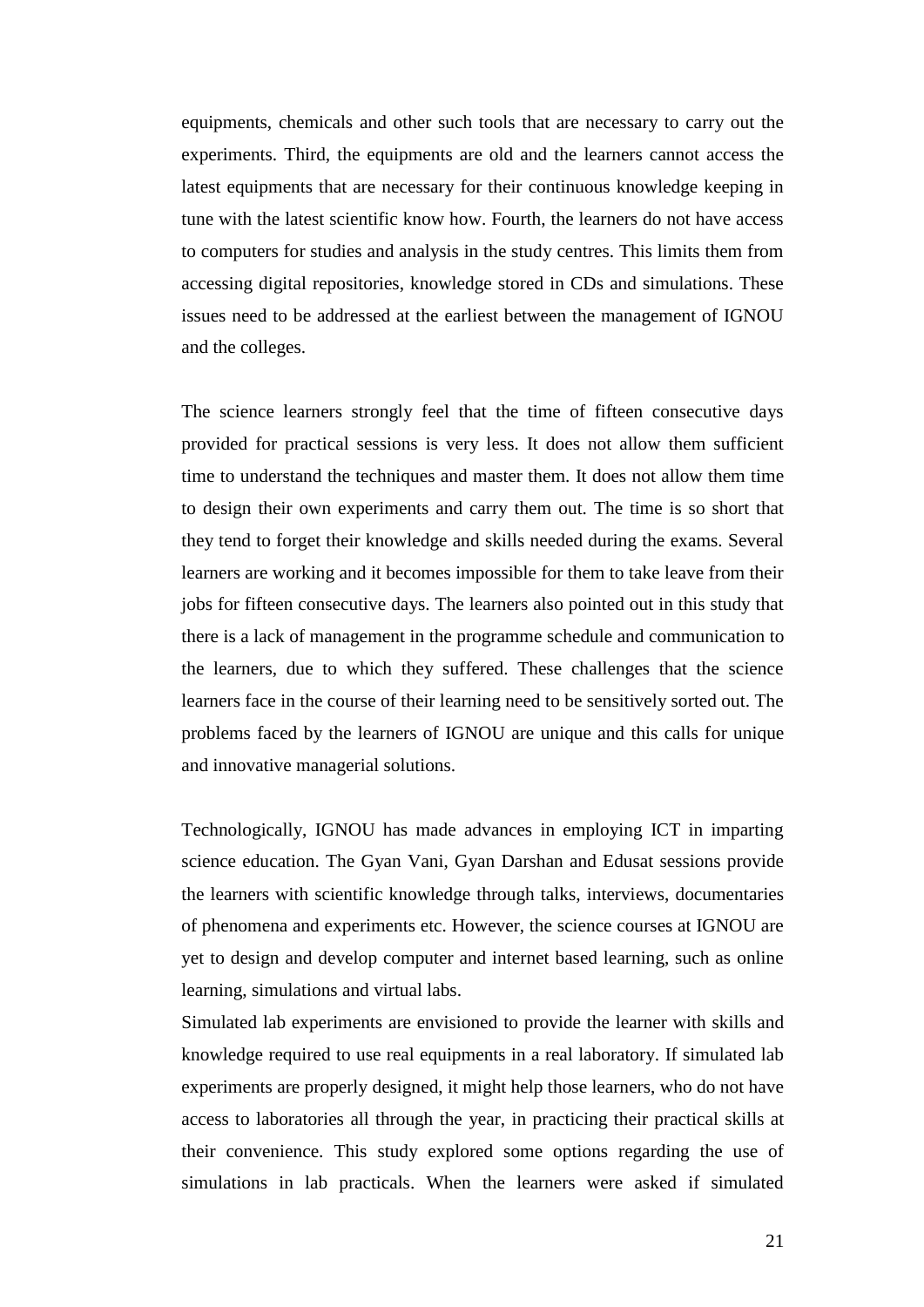experiments should be used, a majority of them said that the simulations should be used for supplementing the course material (Figure 14). They suggested that the simulations should be suitably designed based on the requirements of the learners.

Today science education is imparted in the world through real labs combined with virtual labs and remote labs<sup>4</sup>. There are several advantages and disadvantages of real, virtual and remote labs. The real labs provide interaction with real equipment and realistic data besides interaction with guides and peers. The disadvantages of real labs as faced by distance learners is that there are time and place restrictions. Further, there are managerial and infrastructural problems as described above.

The disadvantages of real labs can be mitigated to a small extent by supplementing with simulated experiments in virtual labs. The simulated environment of virtual labs is pedagogically good for explaining the theoretical concepts in an interactive mode. It is cost effective as well. Although the disadvantages include non-interaction with real equipment and lack of guide and peer collaboration, it can be used in many areas. They provide a safe learning environment for experimentation with dangerous equipments and chemicals.<sup>5</sup> The Howard Hughes Medical Institute has developed a commendable website with several virtual labs<sup>6</sup>. Some of the virtual lab series produced by Howard Hughes Medical Institute are "The Transgenic Fly", "The Bacterial Identification Lab", "The Cardiology Lab", "The Neurophysiology Lab" and "The Immunology Lab". The internet abounds with similar websites that provide virtual labs and simulations<sup>7</sup>.

Serious experimentation with remote labs is going on worldwide. The Massachusetts Institute of Technology is developing iLabs- internet accessible online labs $8$ . The aim of iLabs is to enrich science and engineering education by greatly expanding the range of experiments that learners are exposed to in the course of their education. Unlike conventional laboratories, iLabs can be shared across a university or across the world<sup>9</sup>. The iLabs vision is to share expensive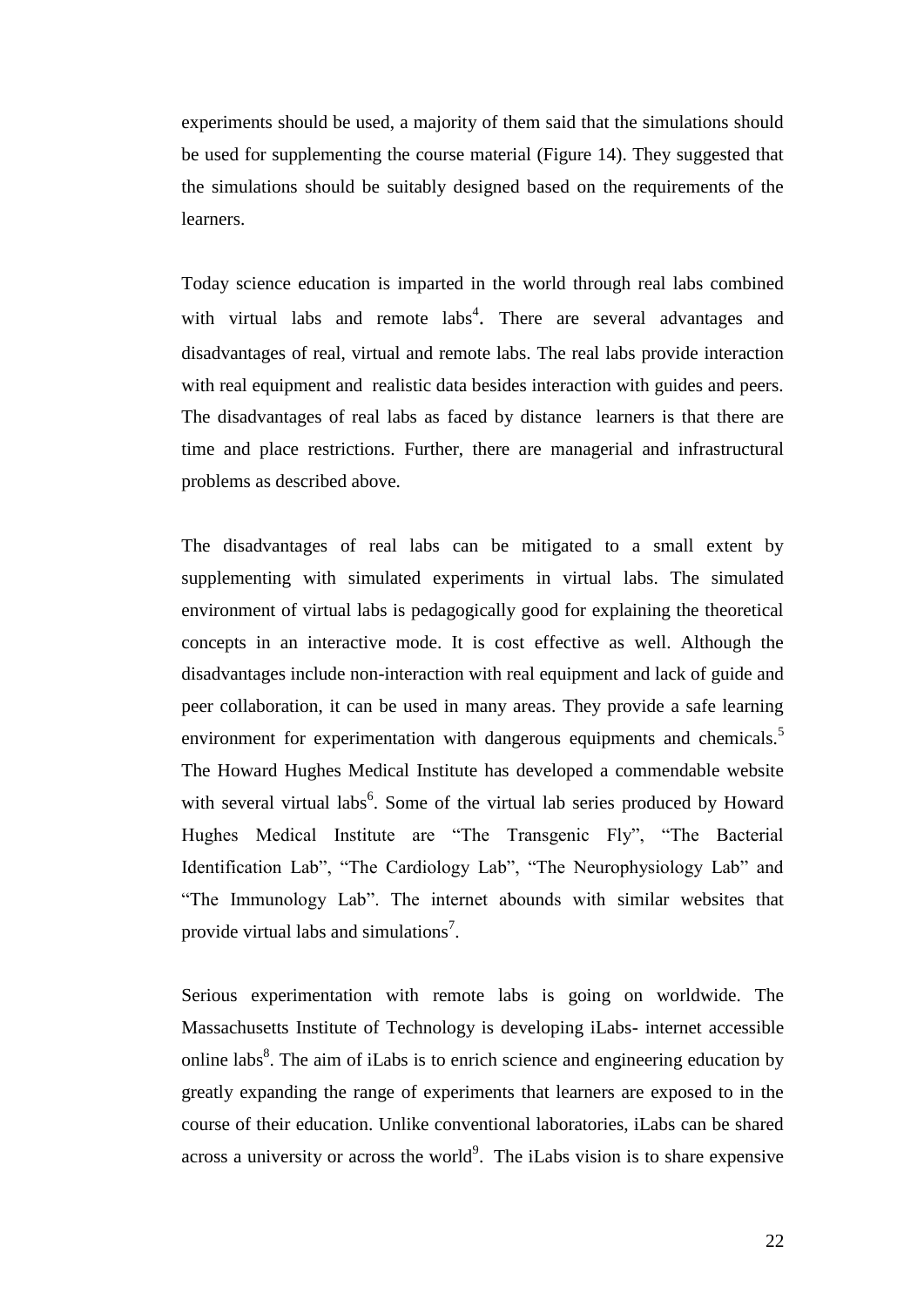equipment and educational materials associated with lab experiments as broadly as possible within higher education and beyond. Such innovative facilities can be easily adapted and made available to the learners of IGNOU.

#### 5. Conclusion and Recommendations

The above discussion leads us to conclude that the issues and challenges in the way of science learning at IGNOU are mostly managerial and technological in nature. The pedagogical part is quite strong but the complementary activities of lab practicals, which comprise presentations and role play, simulations including use of ICT and group discussion should be included to increase holistic learning and understanding of the science subject. It is possible to take care of these pedagogical issues to a large extent through ICT.

The findings in the study point to several discrepancies in managerial aspects that need to be addressed. These discrepancies can be strenghthened through technological innovations to some extent. Based on the above findings, the following are recommended.

#### **Recommendations**

- 1. The infrastructure of the science labs needs to be revisited. Wherever necessary, it should be ensured by the management of IGNOU and the college concerned that the requirements of the learners, such as equipments, chemicals etc. should be met well.
- 2. The computers and internet facility at the study centres should be made available and accessible to the science learners. This would help the learners to digitally analyze their data, and also to access educational resources, simulations, virtual and remote labs through the internet.
- 3. If possible, the total days of lab sessions should be increased. Also, instead of fifteen consecutive days, it should be spread over the entire duration of the course. The weekend days should be included for the convenience of the learners.
- 4. Effective solutions should be developed using ICT for management of information regarding lab practicals, such as the topics of the day, date and